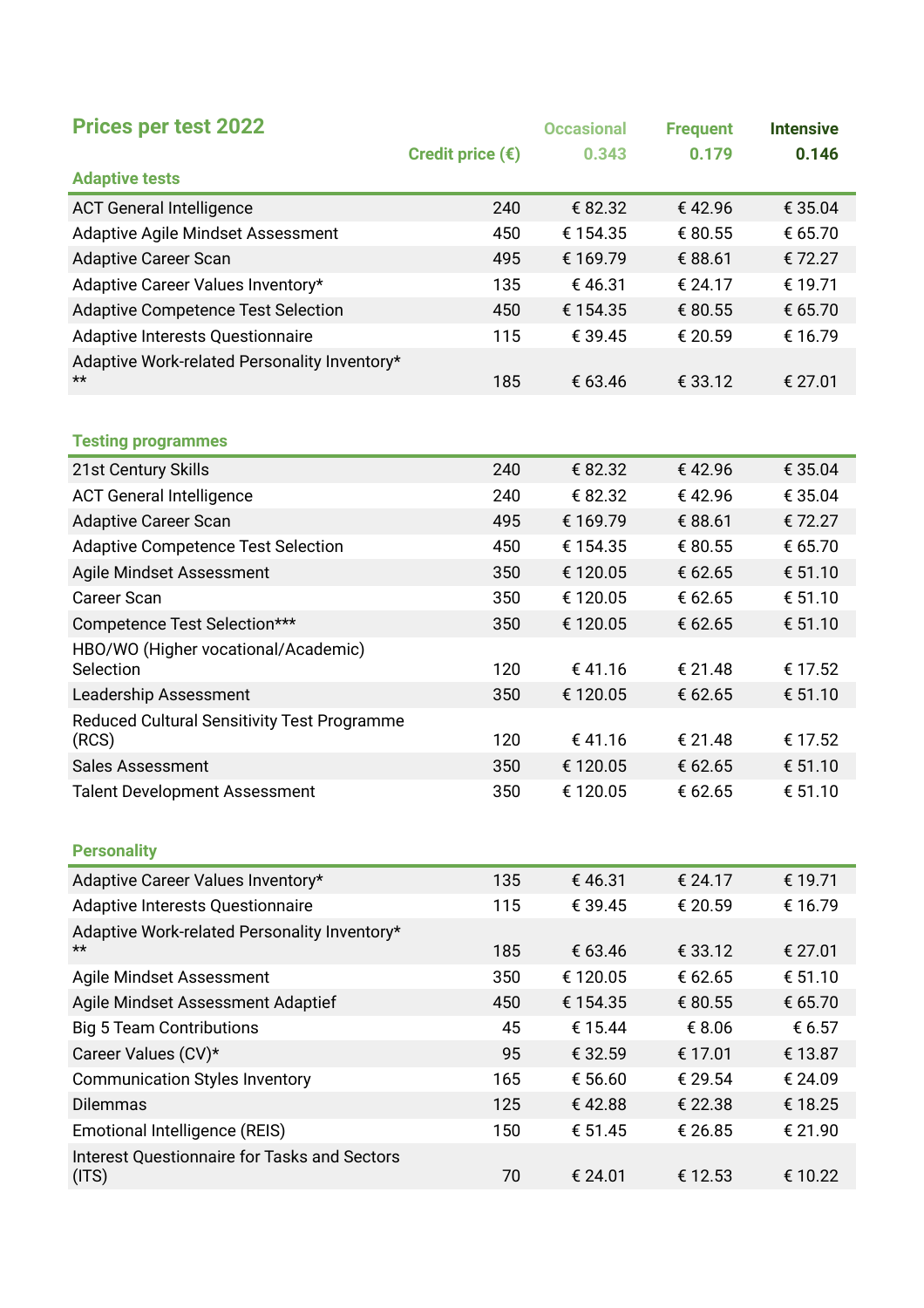| Interests Questionnaire H                        | 60  | € 20.58 | € 10.74 | € 8.76  |
|--------------------------------------------------|-----|---------|---------|---------|
| Mobility Indicator*                              | 75  | € 25.73 | € 13.43 | € 10.95 |
| <b>Moral Values</b>                              | 50  | € 17.15 | € 8.95  | €7.30   |
| Personal Flexibility (PF)*                       | 75  | € 25.73 | € 13.43 | € 10.95 |
| <b>Personality Colours</b>                       | 165 | € 56.60 | € 29.54 | € 24.09 |
| <b>Quinn Management Roles</b>                    | 60  | € 20.58 | € 10.74 | € 8.76  |
| SJT Leadership                                   | 125 | €42.88  | € 22.38 | € 18.25 |
| Talent Spectrum*                                 | 95  | € 32.59 | € 17.01 | € 13.87 |
| Team Leadership Competence Questionnaire         | 90  | € 30.87 | € 16.11 | € 13.14 |
| <b>Team Role Indicator</b>                       | 35  | € 12.01 | € 6.27  | € 5.11  |
| <b>Thinking Styles</b>                           | 60  | € 20.58 | € 10.74 | € 8.76  |
| Work-related Personality Inventory* **           | 125 | €42.88  | € 22.38 | € 18.25 |
|                                                  |     |         |         |         |
| <b>Intelligence</b>                              |     |         |         |         |
| <b>ACT General Intelligence</b>                  | 240 | € 82.32 | €42.96  | € 35.04 |
| Categories                                       | 30  | € 10.29 | € 5.37  | €4.38   |
| <b>Counting Blocks</b>                           | 30  | € 10.29 | € 5.37  | €4.38   |
| <b>Digit Sets</b>                                | 30  | € 10.29 | € 5.37  | €4.38   |
| Divergent Thinking                               | 75  | € 25.73 | € 13.43 | € 10.95 |
| <b>Figure Sets</b>                               | 30  | € 10.29 | € 5.37  | €4.38   |
| <b>Flow Charts</b>                               | 30  | € 10.29 | € 5.37  | €4.38   |
| HBO/WO (Higher vocational/Academic)<br>Selection | 120 | €41.16  | € 21.48 | € 17.52 |
| Logical Reasoning                                | 30  | € 10.29 | € 5.37  | €4.38   |
| <b>Mosaics</b>                                   | 30  | € 10.29 | € 5.37  | €4.38   |
| <b>Reaction Time and Concentration Test</b>      | 100 | € 34.30 | € 17.90 | € 14.60 |
| Reduced Cultural Sensitivity Test Programme      |     |         |         |         |
| (RCS)                                            | 120 | €41.16  | € 21.48 | € 17.52 |
| Selective Choice Reaction Time Test              | 100 | € 34.30 | € 17.90 | € 14.60 |
| <b>Verbal Analogies</b>                          | 30  | € 10.29 | € 5.37  | €4.38   |
| Verbal Analogies L                               | 30  | € 10.29 | € 5.37  | €4.38   |
|                                                  |     |         |         |         |
| <b>Psychometric games</b>                        |     |         |         |         |
| <b>Barista</b>                                   | 80  | € 27.44 | € 14.32 | € 11.68 |
| <b>Blocks</b>                                    | 80  | € 27.44 | € 14.32 | € 11.68 |
| Connect                                          | 80  | € 27.44 | € 14.32 | € 11.68 |
| Rally                                            | 80  | € 27.44 | € 14.32 | € 11.68 |

(\*) You can request a detailed result report for 35 credits. (Occasional €12,00, Frequent €6,15, Intensive €5,10).